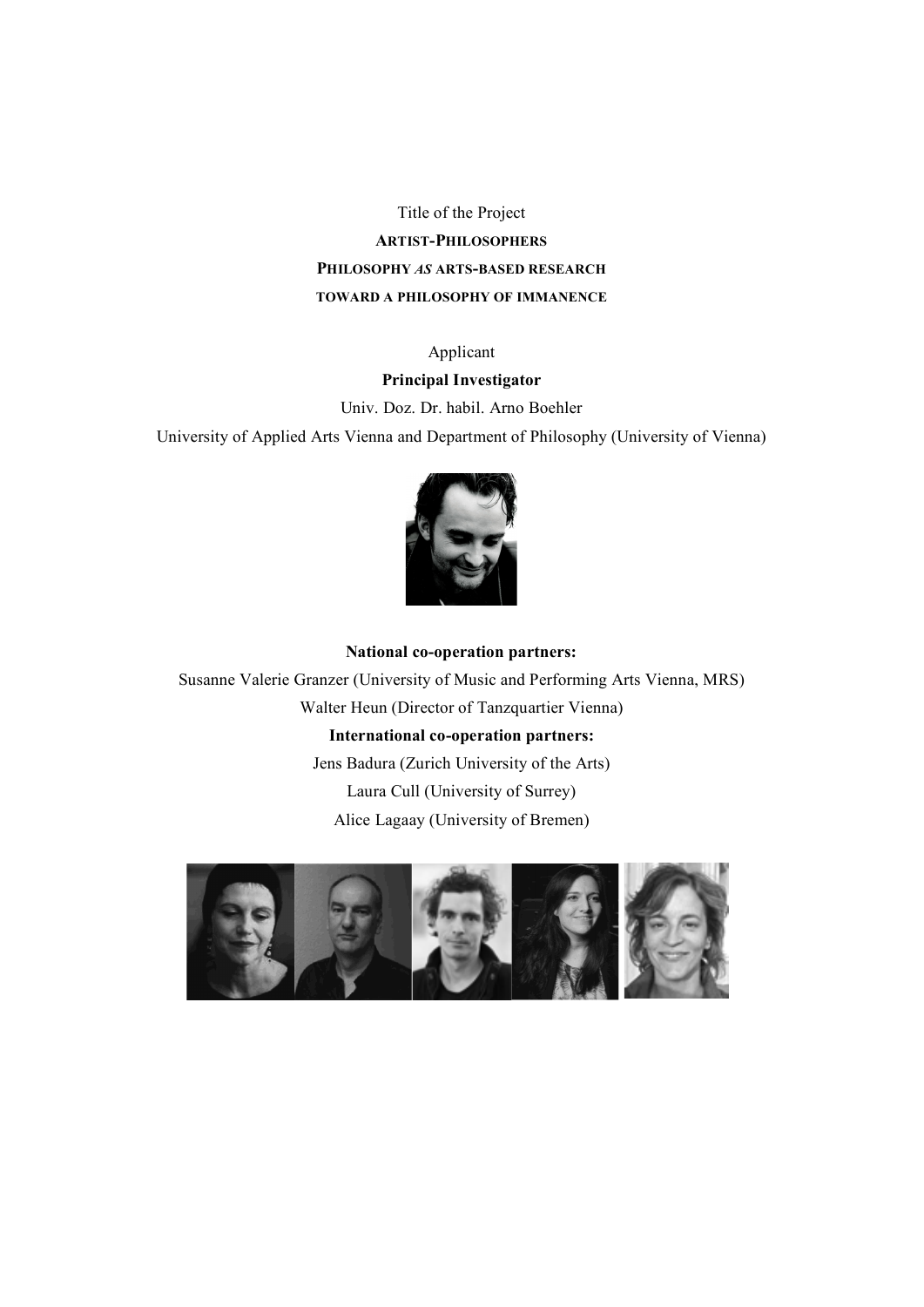## **CONTENT**

| 1. SIGNIFICANT ASPECTS OF THE PROJECT CONCERNING ARTS-BASED RESEARCH  1                    |  |
|--------------------------------------------------------------------------------------------|--|
|                                                                                            |  |
|                                                                                            |  |
|                                                                                            |  |
|                                                                                            |  |
| 1.2.3 Aims of the project                                                                  |  |
| 1.2.4 Staging philosophy: A post-hermeneutical approach toward philosophy5                 |  |
|                                                                                            |  |
| 1.3 Importance of increasing the international competitiveness of Austria's arts-based     |  |
|                                                                                            |  |
|                                                                                            |  |
|                                                                                            |  |
| 1.6 Pools of philosophers, scientists and artists we were working with in the recent past7 |  |
|                                                                                            |  |
|                                                                                            |  |
| 2.2 Research record of the applicant and the co-operation partners in the field13          |  |
|                                                                                            |  |
|                                                                                            |  |
|                                                                                            |  |
|                                                                                            |  |
| 3.2 Going public: promoting arts-based research in Austria and beyond 17                   |  |
|                                                                                            |  |
|                                                                                            |  |
|                                                                                            |  |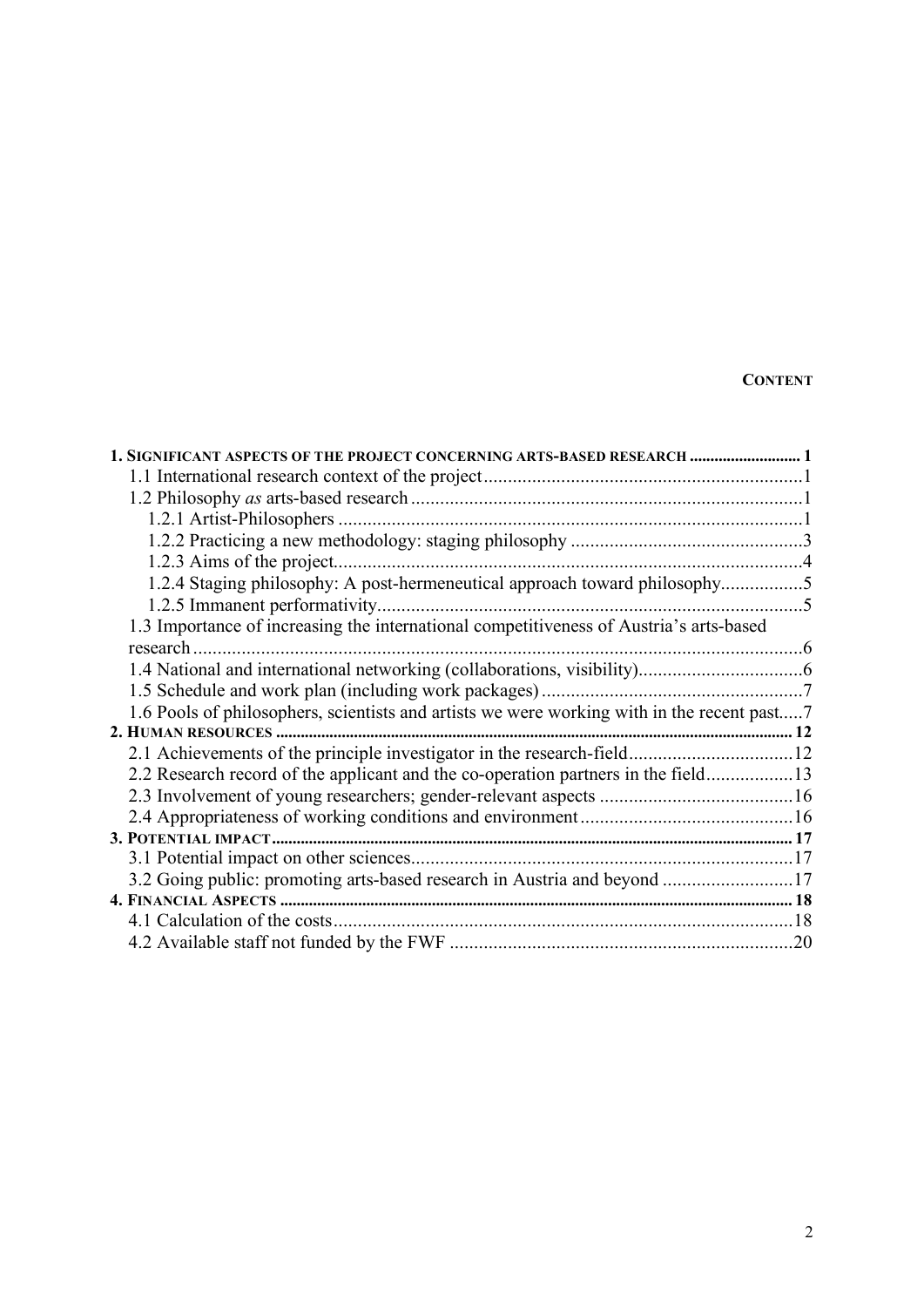### **DESCRIPTION OF THE PROJECT**

#### **1. SIGNIFICANT ASPECTS OF THE PROJECT CONCERNING ARTS-BASED RESEARCH**

#### **1.1 International research context of the project**

At the time when the principle investigator started to focus his research on the question of performance and philosophy in 1997, neither the notion of lecture-performance (Kruschkova 2013) nor the problem of *Thinking Performance* (Rokem 2010; Badura 2012a; Böhler 2013a) had been recognized as an emerging research field within the worldwide scientific community of philosophy. Things have changed significantly, since then. Especially in the past five years an international network of artists, scientists and philosophers has started to investigate the relation between philosophy and performance all over Europe and beyond (cf.: http://homepage.univie.ac.at/arno.boehler/php/?p=2018; http://www.soundcheck-philosophie.de/; http://www.cappe.edu.au/staff/edward-spence.htm; http://performancephilosophy.ning.com/ ).

It will be a major approach of this project to enhance the research of this young but nevertheless worldwide growing network working at the cutting edge of philosophy and the performing arts, in which the principle investigator Arno Böhler—and co-operation partners Jens Badura, Laura Cull, Susanne Valerie Granzer, Walter Heun and Alice Lagaay––play an international leadership role.

#### **1.2 Philosophy** *as* **arts-based research**

#### 1.2.1 Artist-Philosophers

While traditionally *artists* are requested by their very profession to be aware of the significance of the spatial setting in which they exhibit their works and performing bodies, *philosophers and scientists* seldom care about such "external" and "accidental" matters. Obviously this is because in their disciplines one assumes that the local context in which one presents a scientific or philosophical idea is of no account for its meaning (cf. Philosophy On Stage#3 http://homepage.univie.ac.at/arno.boehler/php/?p=3142). Or, as Granzer and Böhler have recently expressed the matter in a talk at CRASSH, the Centre for Research in the Arts, Social Sciences and Humanities at the University of Cambridge (UK): "(T)he common image of thinking that standardizes the practice of doing science and philosophy in the academic world all over the globe today is usually *not* used to think in an *ele\_mental* way. Even if one writes a philosophy of lived-bodies, one does not work with one's own body, with the room, in which one's body appears and the material settings of things, with whom one shares the room. While one is developing a philosophy of lived-bodies, one is rather concerned with paper(s) and texts." (Granzer; Böhler 2013b, p. 5).

Though today's scientists and philosophers rarely reflect upon the relation of their theories to the local circumstances under which they present them, one finds prominent artist-philosophers in the classical history of philosophy, like Plato and Nietzsche e.g., who, on the contrary, were highly sensitive to the spatial context in which their thoughts emerged and their teachings took place. They were obviously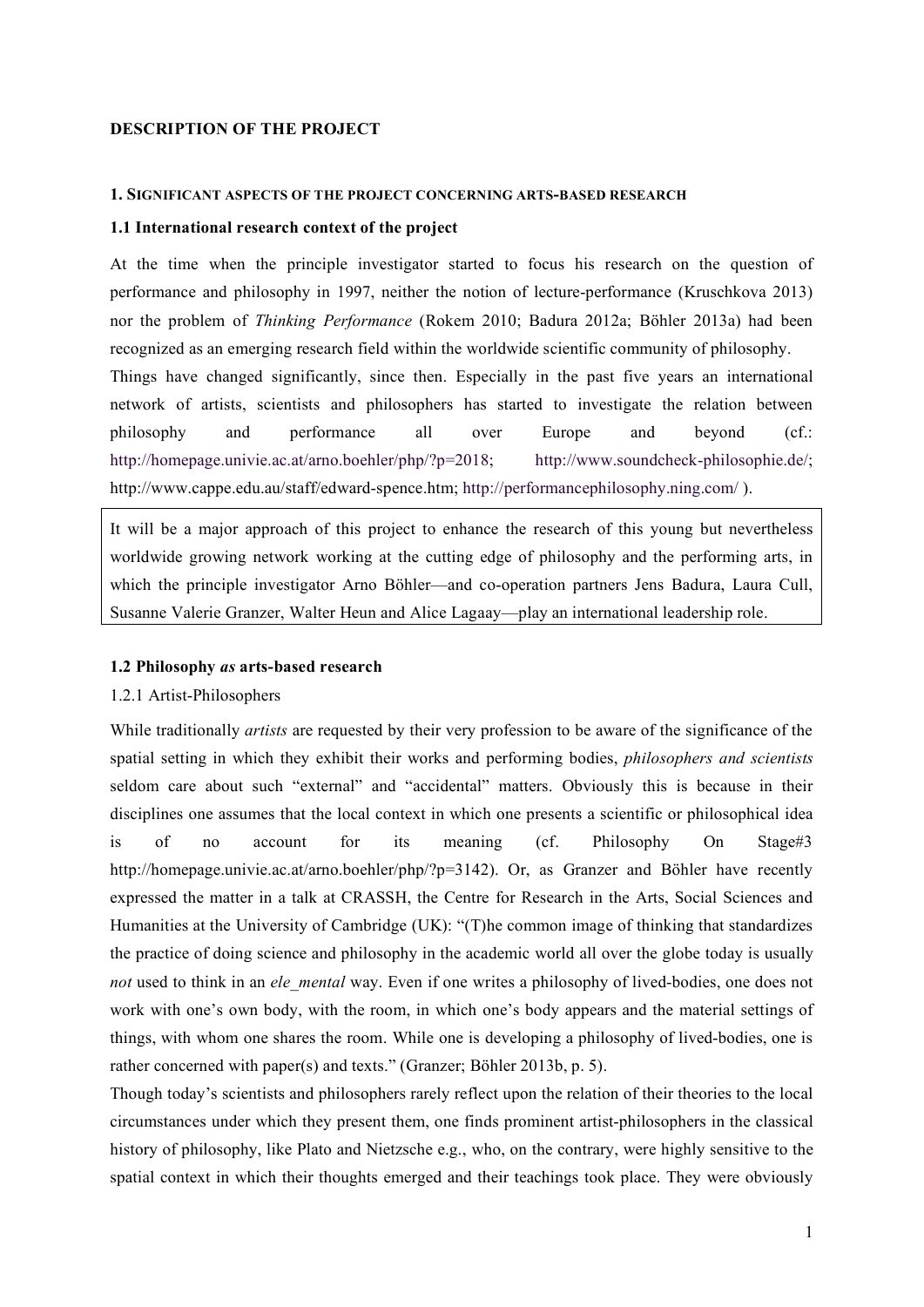aware of the fact that it makes a vital difference *where* a thought occurs, and under what circumstances and in what places it is communicated; in the market square, at a place outside or inside Athens city walls, on a mountain, at midnight, on a hot or a cold day etc. (cf. Parkes 2009). For an artist-philosopher like Plato, ideas evidently do not reside in a transcendent Platonic heaven, but they show up in *telling* situations in a dramatic rather than an idealistic ("Platonic") manner (cf. Puchner 2010).

While assuming a secret relation between the configuration of a particular set of circumstances and ideas showing up, artist-philosophers obviously think *like* artists. Because, *like* artists, they are not only concerned with the conceptualization of general ideas but also with the concrete spatio-temporal design of material conditions that allows their concepts to arrive. Artist-philosophers could therefore be defined as the kind of philosophers who are *sensitive* to the fact that ideas possess an *immanent* relation to a precise bodily configuration that enables them to *take place within* it and by virtue of it. Performing these caesurae, they are in fact no longer "pure" philosophers, at least according to today's international standards, insofar as they *perform philosophy as arts-based research* rather than as a purely hermeneutic (discursive) type of "Socratic" science only (cf. Böhler 2013d).

In this context, Nietzsche's concept of the "Künstlerphilosoph" (artist-philosopher) seems extremely fruitful to us for this new approach toward philosophy, since he, being an artist-philosopher himself, displaced the classical image of art and philosophy in a direction that calls philosophers and artists to come *to cross* their disciplines over in order to re-create their traditional images anew; and precisely not to make them both, art and philosophy, one and the same. On the contrary, according to Nietzsche, *by virtue of their differential combination* something is called to arrive that provides both disciplines with a power to *overcome* their past and differentiate themselves from it, for the sake of a new philosophy *and* art *to come*. Or, as Jens Badura expressed this matter in one of his recent publications: "[a]rt-based research is expressly aimed towards making contact with other forms of cognitive production, towards going beyond the classic forms presenting art […]." (Badura 2012c)

In order to *perform* philosophy on an *ele\_mental* (cf. Fink 1977, Merleau-Ponty 1969, Böhmer; Hilt 2007) level as an arts-based research matter, Nietzsche was forced to call a new kind of artistphilosophers to come––"philosophers *of* the future"––who are ready to demonstrate their ideas both on a conceptual *and* an embodied, corporeal level (cf. Nietzsche 1980a, vol. 5, pp. 15-17, pp. 59-63, Derrida 1997, pp. 34 et seqq., GRENZ\_film 2005). They will have to realize that meaning too *emerges* from differential relations *to others* and is not grounded in a single subject, as the subject of modernity wrongly assumed. Neither meaning nor possibilities reside in a transcendent, second world of pure possibilities, as if they were to exist independently by themselves *behind* the empirical context in which they appear (cf.: http://www.sfb-performativ.de/seiten/frame\_gesa\_engl.html; Krämer 2004, 2001, 2002, Mersch 2001, 2002, Fischer-Lichte 2004, 2012, Wirth 2002). Rather they are *created immanently*, to wit, *out* of the differential relations somebody shares with others within a certain earthly milieu. From an *immanent* point of view, "spiritual matters" like meaning, ideas, possibilities literally occur *between* one and another; in a collective rather than an individualistic manner: namely, *as* a mode of existence *among* others (Deleuze 1992, pp. 191-320, Spinoza 2000); *as* the singularity of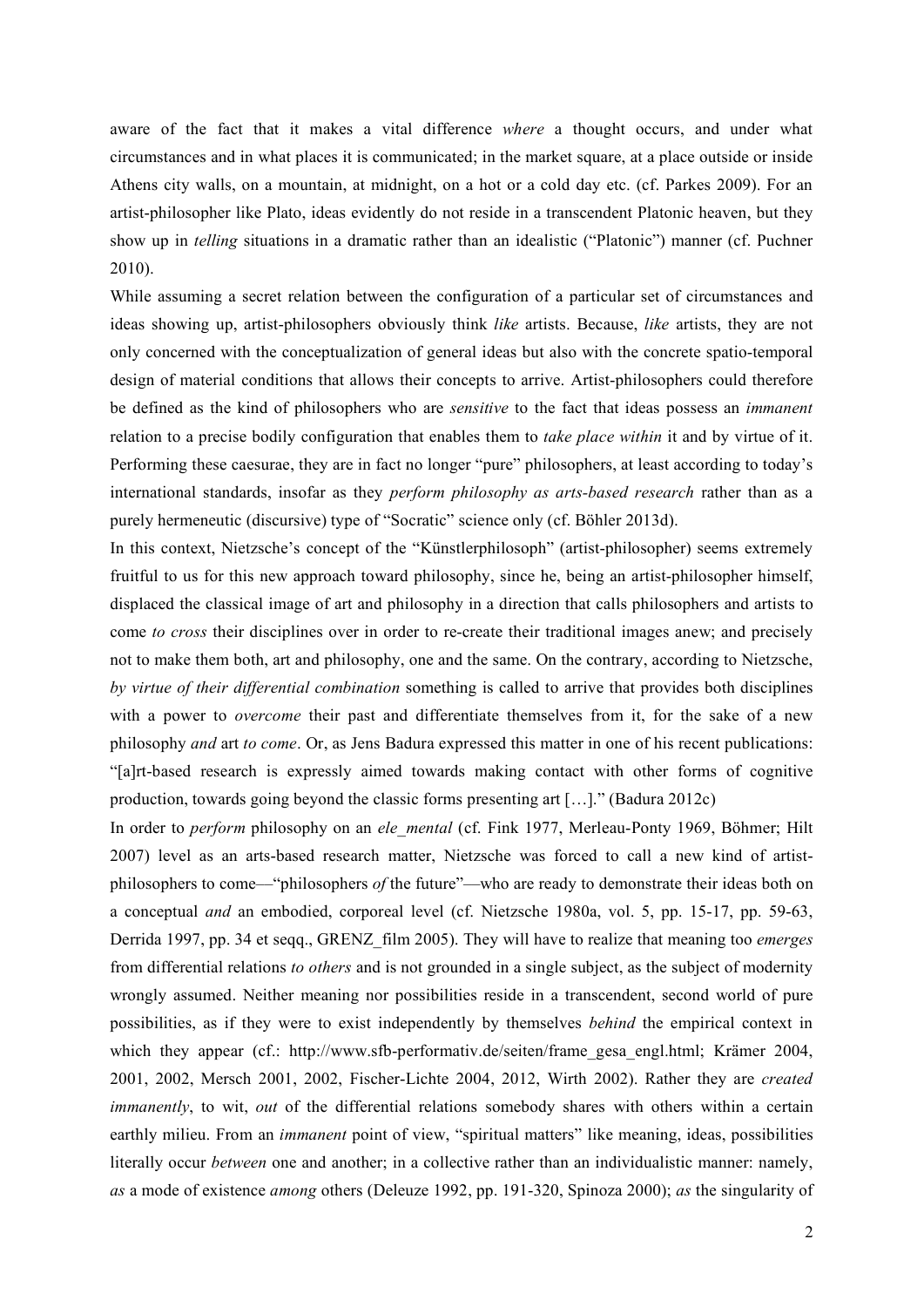a multitude that grows immanently out of processes of differentiation (Nancy; Schérer 2008, Deleuze 1994, Böhler 2013c), *as* a form of *Being Singular Plural* (cf. Nancy 2004, 1988, 2003).

Staging philosophy thus makes sense in particular with a view to creating an *image of thought* (cf. Deleuze 1994, pp. 129-167, Rokem 2010, pp. 177-194) that wants to remind us, philosophers and nonphilosophers (cf. Balke; Rölli 2011, pp. 7-27), to remember the significance of the material conditions at work while *somebody* is doing science and philosophy. This is also what gives performance philosophy an essentially political relevance as it not only draws explicit attention to its own conditions of production but also seeks to embody and communicate a form of philosophy that is relevant to the experienced world.

#### 1.2.2 Practicing a new methodology: staging philosophy

The method of *staging* philosophy has proven to be a groundbreaking new methodology for arts-based research in our former research projects, sponsored by the Austrian Science Fund FWF (cf. Philosophy On Stage#3: http://homepage.univie.ac.at/arno.boehler/php/?p=3142 and Philosophy On Stage#1/#2: http://www.univie.ac.at/performanz/). Because once philosophers and scientists are asked to demonstrate their ideas *on stage,* they immediately develop an arts-based research practice *sensible to and mindful* of the material conditions in which they present their theories. Suddenly things matter which usually do not matter for "pure" philosophers and "scientists", whereas they have always mattered for the arts and artist-philosophers:

- The light situation in the room (cf. Tholen; Kovacic 2011: http://homepage.univie.ac.at/arno.boehler/php/?p=4370)
- The mode in which one makes use of one's body during a philosophical talk (cf. Steinweg 2011: http://homepage.univie.ac.at/arno.boehler/php/?p=4408)
- The timbre and sound of somebody's voice (cf. Badura 2011: http://homepage.univie.ac.at/arno.boehler/php/?p=4421)
- The architecture of the building in which the presentation of a lecture takes place (cf. Bitterli 2011: http://homepage.univie.ac.at/arno.boehler/php/?p=4393)
- The spatial setting of the audience (cf. Poelstra 2011: http://homepage.univie.ac.at/arno.boehler/php/?p=4391)
- The dress code in academic speeches (cf. Maier 2011: http://homepage.univie.ac.at/arno.boehler/php/?p=4377)
- The way one expresses oneself to others

(cf. Böhler; Granzer 2011: http://homepage.univie.ac.at/arno.boehler/php/?p=4417)

These examples from our research festival "Philosophy On Stage#3" at Haus Wittgenstein in Vienna in 2011 show strikingly that the *ele mental* involvement of the flesh in the production of scientific theories almost automatically becomes a major issue in which "matter comes to matter" (Barad 2003), once scientists and philosophers are "forced" to *demonstrate* their ideas *on stage* and thus perform their disciplines within an artistic setting using arts-based research practices.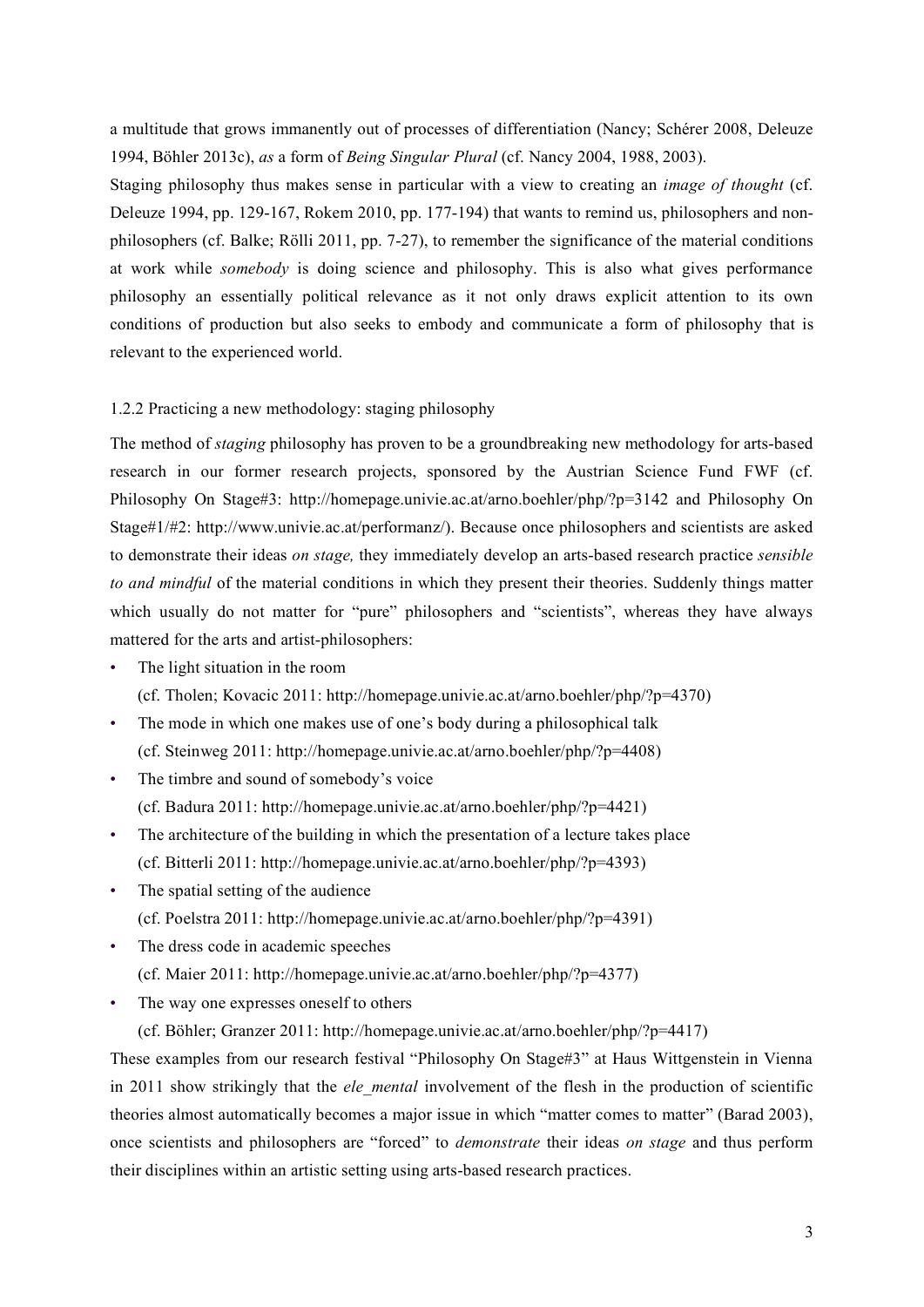That this new methodology possesses a high potential is demonstrated also by the development of a forum founded by our co-operation partner Laura Cull in 2008. The Performance Studies international & Performance Philosophy Working Group within Performance Studies international (PSi-PPWG) had grown to include over 300 international members in 2012. Due to this rapid expansion the group had to decide that a new association was needed to support the growth of PERFORMANCE PHILOSOPHY as a distinct association separated from PSi in 2012. This new association now has well over 800 international members (cf.: http://performancephilosophy.ning.com/page/about).

Responding to the evident success of Philosophy on Stage  $#1-3$ , a second major approach of this project consists of the further enhancement of this new *methodology* of *staging* philosophy (and the sciences) *as* an arts-based research rather than a *merely* discursive praxis (Böhler 2013d).

## 1.2.3 Aims of the project

The project proposes to investigate the following key questions which drive the research:

- What happens to the traditional image of philosophy, once philosophers start to *stage* philosophy and implement *arts-based research* methods into their discipline?
- What is the *gift* of such a conception of philosophy to the arts and arts-based research?
- What happens with philosophy and the arts, once artists are involved in the corporeal demonstration of philosophical works such as Friedrich Nietzsche's *Thus Spoke Zarathustra*?
- What is peculiar about the figure of the *artist-philosopher*, who is performing philosophy *as* artsbased research in a post-Socratic (embodied) rather than a Socratic (discursive) manner only?
- Can Nietzsche's concept of the *artist-philosopher* help find into a new relation between philosophy and the arts that will ultimately produce a different kind of (immanent) philosophy and new forms of (immanent) art at the end? (Cf. *immanent performativity*, proposal p. 5)

These research concerns will be realized in the following steps:

- By organizing three international conferences at Haus Wittgenstein in Vienna to strengthen the international debate on the conception of *philosophy as arts-based research* [cf. (WP) 1]. Working-titles of the three conferences:
	- **•** Nietzsche's *Artist-Philosopher* in the Light of Arts-Based Research
	- **•** *Immanent Performativity:* The Gift of *Staging Philosophy?*
	- **•** Philosophy *as* Arts-Based Research. Mapping a new Research Field
- The key-contributions of the conferences will be published by three anthologies in German and one in English (cf. WP 2). Contributions in peer-reviewed journals like JAR, http://www.researchcatalogue.net/ are also planned to be published
- In addition, three art-labs will be organized at Tanzquartier Vienna, where distinguished artists and philosophers will develop fleshly modes to stage their different ideas on Nietzsche's *Zarathustra. The Artist-philosopher* for the research-festival Philosophy On Stage#4 (cf. WP 3).
- The research festival Philosophy On Stage#4 *Zarathustra: The Artist-Philosopher* will be realized at Tanzquartier Vienna in 2015 to elaborate new artistic modes of *staging philosophy* (cf. WP 4).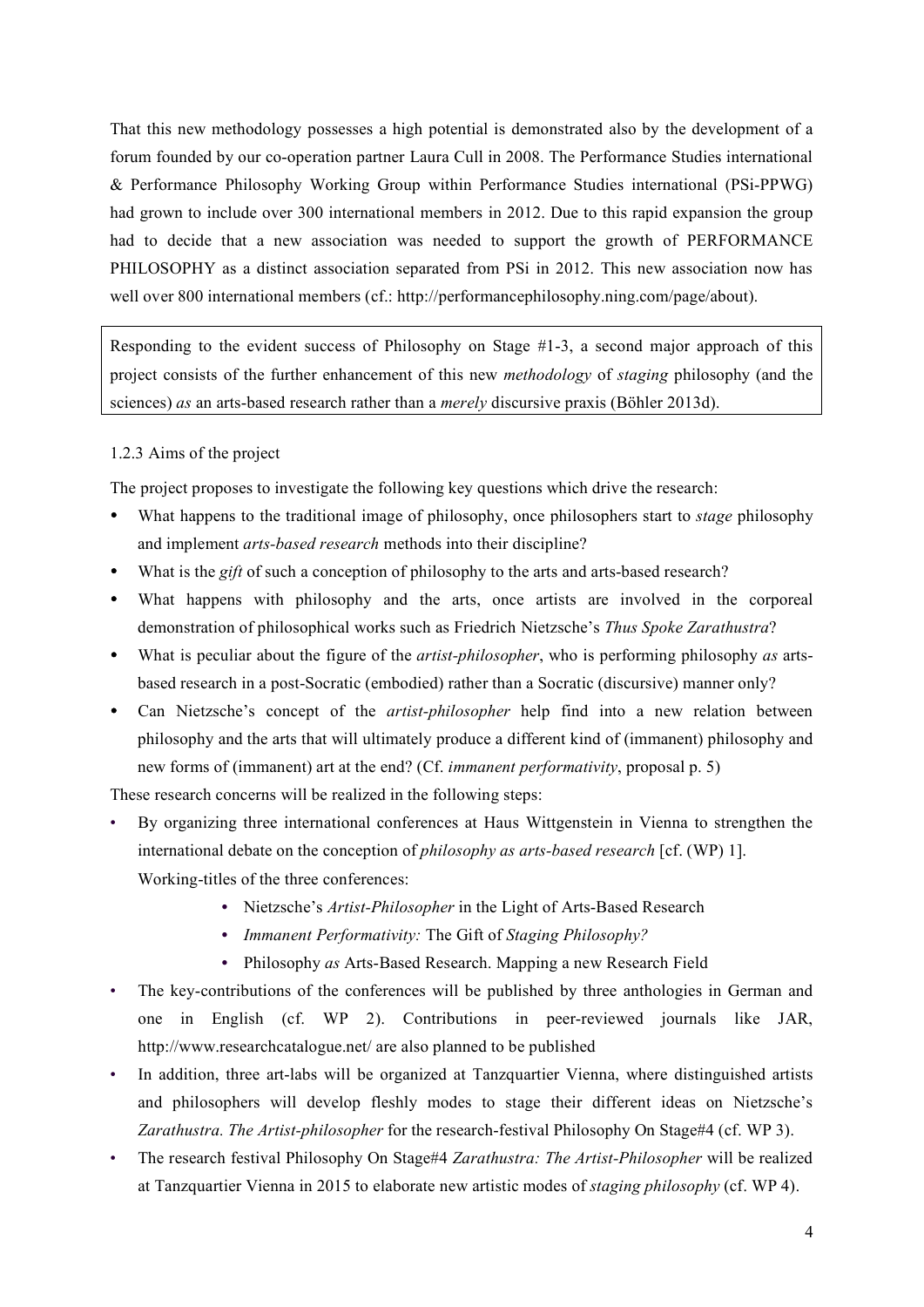• Finally, the festival will be documented online on our project website and its media library (cf.: http://homepage.univie.ac.at/arno.boehler/php/?p=2018, cf. WP 5).

## 1.2.4 Staging philosophy: A post-hermeneutical approach toward philosophy

In accordance with Dieter Mersch one could characterize our methodology and concept of *staging* philosophies as a *post-hermeneutical approach toward philosophy* (cf. Mersch 2010, pp. 7-30), insofar as we claim to *do* philosophy "after" the *Lingustic Turn* (cf. Mersch 2010, p. 19, Rorty 1967) by reaffirming, both conceptually and methodologically, an *ele\_mental* place that is *prior* to the discursive force of interpretation (Gumbrecht 2004, Mersch 2010, p. 25). This does not mean that the *ele\_mental* dimension of the flesh could occur *independently* of the performance of an act of interpretation. A post-hermeneutical perspective simply claims that the element of the flesh is always already *there* whenever an act of interpretation takes place, so that the performing of a mindful action implies both a cultural *and* a natural dimension at the same time (cf. Casey 1996, pp. 23-43, de Man 1987, Granzer 2011; Spinoza 2000, p. 117, p. 48, Kruschkova 2002).

The conceptual and methodological consequences of such a conception of embodied minds and incorporated selves (cf. O'Donovan-Anderson 1996) are far-reaching. Because, any act of thinking would then necessarily come along with *the attempt to design peculiar bodily conditions* under which a certain idea can arise and thereby "*immanate"* (cf. Agamben 1999, p. 223, pp. 234-235, Böhler 2013c, pp.1-2) within the flesh of our world, at least in a preliminary mode.

When, in line with Wittgenstein's *Philosophical Investigations,* Lyotard posits that in postmodern times scientists and philosophers are in a condition similar to that of artists, insofar as they too have to construct the rules of their science and philosophy nowhere else than *in* the accomplishment of their experimental research *performance* alone (cf. Lyotard 1984, p. 81), one can call the main characteristic of postmodern research a conception of *immanent performativity.*

### 1.2.5 Immanent performativity

From a historical point of view, the notion of immanence has become a key-concept of contemporary philosophies through Deleuze and his readings of Nietzsche and Spinoza (cf. Cull 2013, Böhler 2013c, Steinweg 2012, Haynes 2012; Balke; Rölli 2011, Mullarkey 2010, de Beistegui 2010, Kerslake 2009, Agamben 1999, Günzel 1998, Irigaray 1991)**.** Because they, for Deleuze, developed the purest plane of immanence that made no compromise at all with transcendence (cf. Deleuze 1994, p. 48).

Since the very nature of immanence can only "immanate" by virtue of a research *performance* that demonstrates a proper fleshly mode of its temporary be-coming, it will be a further task of this project to construct such a research *performance*. One that is able to design a festival-corpus on a plan(e) of immanence that allows immanence to *express* itself in a particular *mode* through a special configuration of the bodies who constitute its flesh as long as the festival endures.